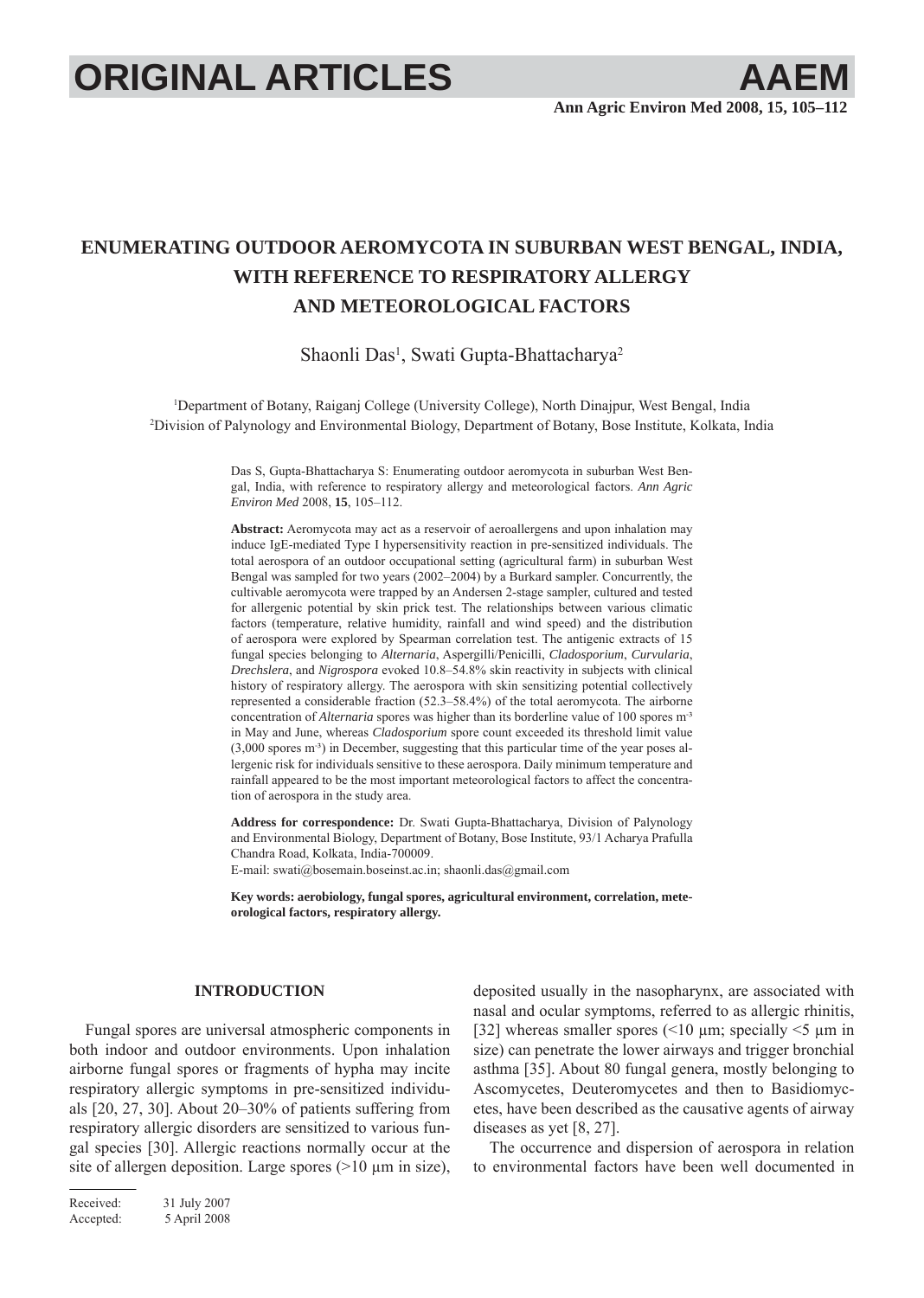the mycological literature [12, 23, 25]. However, the concentration of aerospora may also fluctuate for biological reasons such as growth and differentiation of spores or spore-producing parts [22]. Elaborate investigation on the seasonal oscillation of aerospora in relation to the meteorological factors, with the exception of a few studies, is largely lacking in West Bengal [1, 10]. The present study has been conducted in order to specify the time of the year posing allergenic risk for atopic individuals, and to explore the influence of the climatic factors on the occurrence of individual predominant aerospora in the atmosphere of West Bengal.

# **MATERIALS AND METHODS**

The aerobiological sampling was conducted in an agricultural farm located in Madhyamgram (22°42' N and 88°27' E, 6 m above sea level). Madhyamgram is a suburban area situated at about 19 km north of Kolkata. The inhabitants of this locality are in general involved in occupations like agricultural farming and field works. Four distinct seasons namely summer (March to May), monsoon (June to September), post monsoon (October to November), and winter (December to February) have been recognized in West Bengal [5]. The agricultural farm has a variety of fruit tree plantations, namely, sugar cane (*Saccharum offi cinarum*), mango (*Mangifera indica*), banana (*Musa* sp), coconut (*Cocos nucifera*), betel nut (*Areca catechu*) and papaya (*Carica papaya*). A number of herbs and shrubs such as *Amaranthus viridis*, *Parthenium hysterophorus*, *Cyperus* sp, *Justicia simplex*, *Chenopodium album*, *Catharanthus roseus* also grow abundantly in the farm.

A Burkard 7-day volumetric pollen and spore trap (Burkard Manufacturing Co. Ltd., Hertfordshire, UK) was used for the sampling of aerospora. The spore trap, placed at a height of 1.5 m above ground level amidst the agricultural farm, sampled air (air suction rate  $= 10 \text{ l min}^{-1}$ ) uninterruptedly for two consecutive years from November, 2002 to October, 2004. A strip of glycerin jelly coated Melinex tape was exposed to air for trapping the spores and was changed once a week. The exposed tape was cut into 48 mm segments representing 24 h periods. These segments were mounted on microscopic slides using gelvatol as mounting medium. The slides were scanned by a high resolution light microscope (Leitz, Diaplan, Germany) at 400×. The fungal spores were identified following the standard manuals  $[17, 17]$ 34] and counted according to the guidelines of the British Aerobiology Federation [7]. The spore counts were then converted (conversion factor  $= 0.46$ ) into the mean hourly concentration (number of spore per cubic meter of air). The 24-hourly counts were finally summed up to obtain the daily mean concentration.

Concomitantly, an Andersen 2-stage viable sampler (Thermo Andersen, Smyrna, USA) was used for collecting the field samples in order to identify the airborne fungal taxa up to species level, and to culture them for preparing antigenic extract for skin testing. The sampler, usually placed at the same height as that of the Burkard sampler, was operated for 3 minutes at weekly intervals between 12:15–12:45 h round the year. The sampler drew air (air sampling rate =  $28.3 \text{ l min}^{-1}$ ) through the orifice at the top and impinged airborne fungal spores successively onto two Petri plates containing 2% MEA (malt extract agar) medium, supplemented with streptomycin sulphate (concentration = 40  $\mu$ g ml<sup>-1</sup>). After incubating the Petri plates at  $27 \pm 2$ °C for 4–5 days, the sporulating fungal colonies were identified consulting standard manuals [34, 37].

After culturing the airborne molds (species of *Alternaria*, *Aspergillus*, *Cladosporium*, *Curvularia*, *Drechslera*, *Nigrospora*, *Penicillium*) in 2% malt extract broth with streptomycin sulphate (concentration = 40 μg ml<sup>-1</sup>) for 4 weeks, the fungal tissue comprising of both mycelia and spores, was harvested and homogenized  $(1:50 \text{ w/v})$  in phosphate buffered saline (PBS, 0.1 M Na-Phosphate, 150 mM NaCl, pH 7.2) on ice and centrifuged at 12,500 g for 45 minutes at 4°C (Minifuge RF, Heraeus, Germany). The supernatant was collected, dialyzed against PBS for 16 h at 4°C and sterilized by passing through 0.22 μm Millipore filter (Millipore Corp., Bedford, USA). The filtrate was then lyophilized and stored in sterile vials at -20°C for future use. The protein concentration of the crude extract was determined by Lowry assay [31] using bovine serum albumin (BSA) as standard.

About 600 individuals (male  $-47.2\%$ , female  $-52.8\%$ ; mean age  $30.2 \pm 13.5$  years), either employee of the farm concerned or residents of the adjoining area (within 15 km distance from the sampling site), were included in the present study population. The recruitment of study population was conducted as per the criteria followed by Ghosh *et al.* [18]. Among them, the individuals  $(n = 147/600; 24.5\%)$ of the study population) manifesting seasonal/perennial respiratory allergic symptoms (diagnosed by the physicians of the Allergy Section, Institute of Child Health, Kolkata) were selected as subjects for the clinical study (skin prick test). Among the symptomatic subjects, 32.6% were diagnosed as suffering from allergic rhinitis (AR) and 15.2% from bronchial asthma (BA), whereas the remaining 52.2% manifested combined symptoms (AR+BA).

Skin prick test was performed on the volar forearm of the subjects with 20 μl drops of sterile antigenic extracts. Phosphate buffer (0.01 M, pH 7.2) and histamine diphosphate (1 mg ml-1) were taken as the negative and positive controls, respectively. The intensity of reactions was measured after 20 minutes with respect to the wheal and/or erythema responses. The result was considered positive if the wheal diameter was 3 mm or greater according to the International guidelines [14]. The study was approved by the Ethics Committee of the concerned institute and prior informed written consent was obtained from all the subjects.

The meteorological data were obtained from the regional office (Dum Dum) of the Indian Meteorological Centre situated 3.5 km from the sampling site. In the present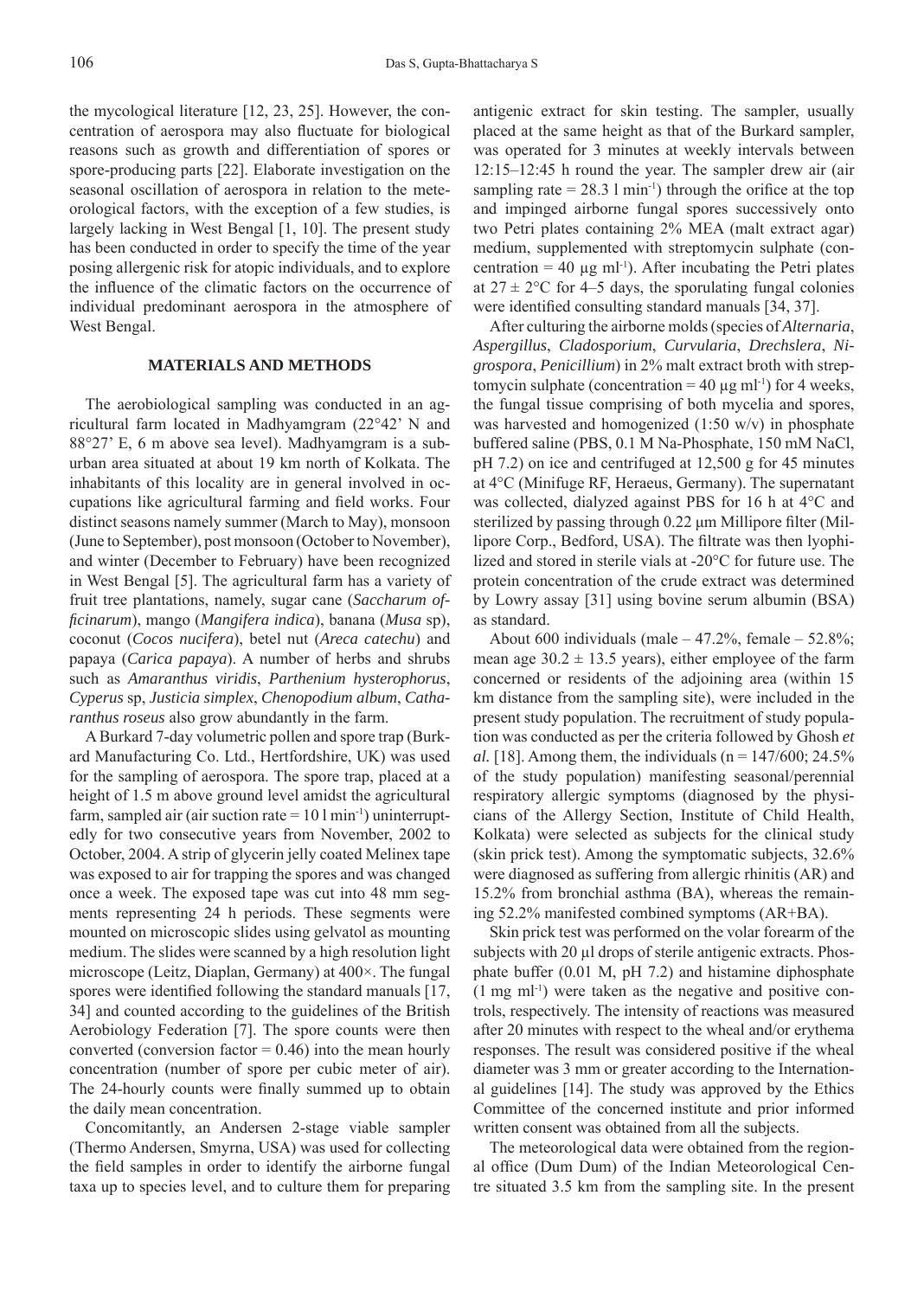study, four climatic factors such as temperature (°C), relative humidity  $(\%)$ , rainfall for 24 h (mm) and wind speed (km/h) were taken into consideration. Relative humidity was measured at 08.30 and 17.30 h (local time) and collected data were averaged to obtain a mean value. The relationship between atmospheric fungal spore count and meteorological variables was studied by Spearman's correlation test, with the significance levels of  $0.05$  and  $0.01$ (2-tailed) using SPSS statistical software, version 10.0 (SPSS Inc., Chicago IL, 1999).

# **RESULTS**

The total aeromycota concentration in the ambient air of suburban Kolkata attained the main peak in early winter (December) and a subsidiary peak in early monsoon (June) in both sampling years (Fig. 1). The total aerospora count fluctuated between  $305.7-3470.1$  spores m<sup>-3</sup> in the first year (2002–2003) and 278.7–3628.1 spores m-3 in the second year (2003–2004). Altogether, 37 aerospora were detected in the outdoor agricultural environment of Madhyamgram over 2-year sampling period (Tab. 1).

In the present aerobiological survey 3 categories of aerospora were identified: conidia *(Alternaria*, Aspergilli/ Penicilli, *Beltrania*, *Bispora*, *Cercospora*, *Cladosporium*, *Corynespora*, *Curvularia*, *Deightoniella*, *Drechslera*, *Dwayabeeja*, *Epicoccum*, *Lasiodiplodia*, *Memnoniella*, *Nigrospora*, *Periconia*, *Periconiella*, *Pithomyces*, *Spegazzinia*, *Tetraploa*, *Torula*, *Trichoconis*, *Phaeotrichoconis*, and *Pestalotia*); ascospores (*Chaetomium*, *Leptosphaeria*, *Podospora*, *Pleospora*, *Sporidesmium*, *Sporormia*, unidentified ascospores, and xylariaceae ascospores); and basidiospores (*Coprinus*, *Ganoderm*, rust spores, smut spores, and unidentified basidiospores). The atmosphere of Madhyamgram was found to be predominated by conidia (mean annual contribution 63.0%), followed by ascospores (mean annual contribution 23.6%) and basidiospores (mean annual contribution 13.4%) (Fig. 2).

Among the aerospora recorded in Madhyamgram the predominant ones (mean annual contribution >1.0%) were as follows: *Alternaria* spp., Aspergilli/Penicilli group, *Chaetomium* sp., *Cladosporium* sp., *Coprinus* sp., *Curvularia* sp., *Drechslera* sp., *Ganoderma* sp., *Nigrospora* sp., *Periconia* sp., *Pithomyces* sp., unidentified ascospores, and unidentified basidiospores (Tab. 1). The remaining aerospora were detected in low frequencies  $(\leq 1.0\%)$  in the air of the sampling site. *Cladosporium* species was recorded as the most prevalent aerospora occurring in the ambient air of the study area. A statistically significant difference (t value 2.337, p<0.05) was observed between the 2-years' aerobiological data of *Phaeotrichoconis* sp. when the consistency in spore concentration was checked by Student's t test. However, the remaining aerospora, as well as the total aeromycota, exhibited no statistically significant difference in the spore concentrations recorded in the 2 consecutive sampling years (data not shown).

Table 1. Percent contribution of individual fungal spore type to the total aerospora count.

| Fungal spore types          | Percent contribution (%) |                |  |
|-----------------------------|--------------------------|----------------|--|
|                             | 2002-2003                | 2003-2004      |  |
| Alternaria spp.             | 2.9                      | 2.5            |  |
| Aspergilli/Penicilli        | 5.2                      | 5.5            |  |
| Beltrania sp.               | 0.02                     | 0.01           |  |
| <i>Bispora</i> sp.          | 0.1                      | 0.2            |  |
| Cercospora sp.              | 0.2                      | 0.2            |  |
| <i>Chaetomium</i> sp.       | 3.2                      | 3.2            |  |
| Cladosporium sp.            | 37                       | 41.5           |  |
| Coprinus sp.                | 2.8                      | 1.7            |  |
| Corynespora sp.             | 0.2                      | 0.3            |  |
| Curvularia sp.              | 0.9                      | 1              |  |
| Deightoniella sp.           | 0.04                     | 0.04           |  |
| Drechslera sp.              | 2.3                      | 3.2            |  |
| Dwayabeeja sp.              | 0.1                      | 0.2            |  |
| Epicoccum sp.               | 0.1                      | 0.1            |  |
| Ganoderma sp.               | 1.7                      | 1.9            |  |
| Lasiodiplodia sp.           | 0.1                      | 0.1            |  |
| Leptosphaeria sp.           | 0.04                     | 0.6            |  |
| Memnoniella sp.             | 0.1                      | 0.1            |  |
| <i>Nigrospora</i> sp.       | 4                        | 4.7            |  |
| Periconia sp.               | $\overline{4}$           | $\overline{4}$ |  |
| Periconiella sp.            | 0.5                      | 0.4            |  |
| Pestalotia sp.              | 0.1                      | 0.1            |  |
| <i>Phaeotrichoconis</i> sp. | 0.1                      | 0.01           |  |
| <i>Pithomyces</i> sp.       | 1.1                      | 1.2            |  |
| <i>Pleospora</i> sp.        | 0.1                      | 0.1            |  |
| <i>Podospora</i> sp.        | 0.1                      | 0.1            |  |
| Rust spores                 | 0.9                      | 1.2            |  |
| Smut spores                 | 0.6                      | 0.7            |  |
| Spegazzinia sp.             | 0.1                      | 0.1            |  |
| Sporidesmium sp.            | 0.1                      | 0.1            |  |
| Sporormia sp.               | 0.1                      | 0.002          |  |
| Tetraploa sp.               | 0.2                      | 0.2            |  |
| Torula sp.                  | 0.5                      | 0.6            |  |
| Trichoconis sp.             | 0.2                      | 0.2            |  |
| Unidentified ascospores     | 21                       | 18.2           |  |
| Unidentified basidiospores  | 9.4                      | 5.9            |  |
| Xylariaceae ascospores      | 0.2                      | $0.2\,$        |  |

Considering the seasonal oscillation of the predominant aerospora (Fig. 3), airborne *Alternaria*, Aspergilli/ Penicilli, *Curvularia*, *Drechslera*, *Nigrospora*, *Periconia*, *Pithomyces*, and unidentified ascospores exhibited perennial occurrence pattern, while the rest showed either seasonal (Cladosporium, Ganoderma, and unidentified basidiospores) or intermittent (*Chaetomium*, and *Coprinus*) occurrence pattern. *Alternaria* and unidentified basidiospores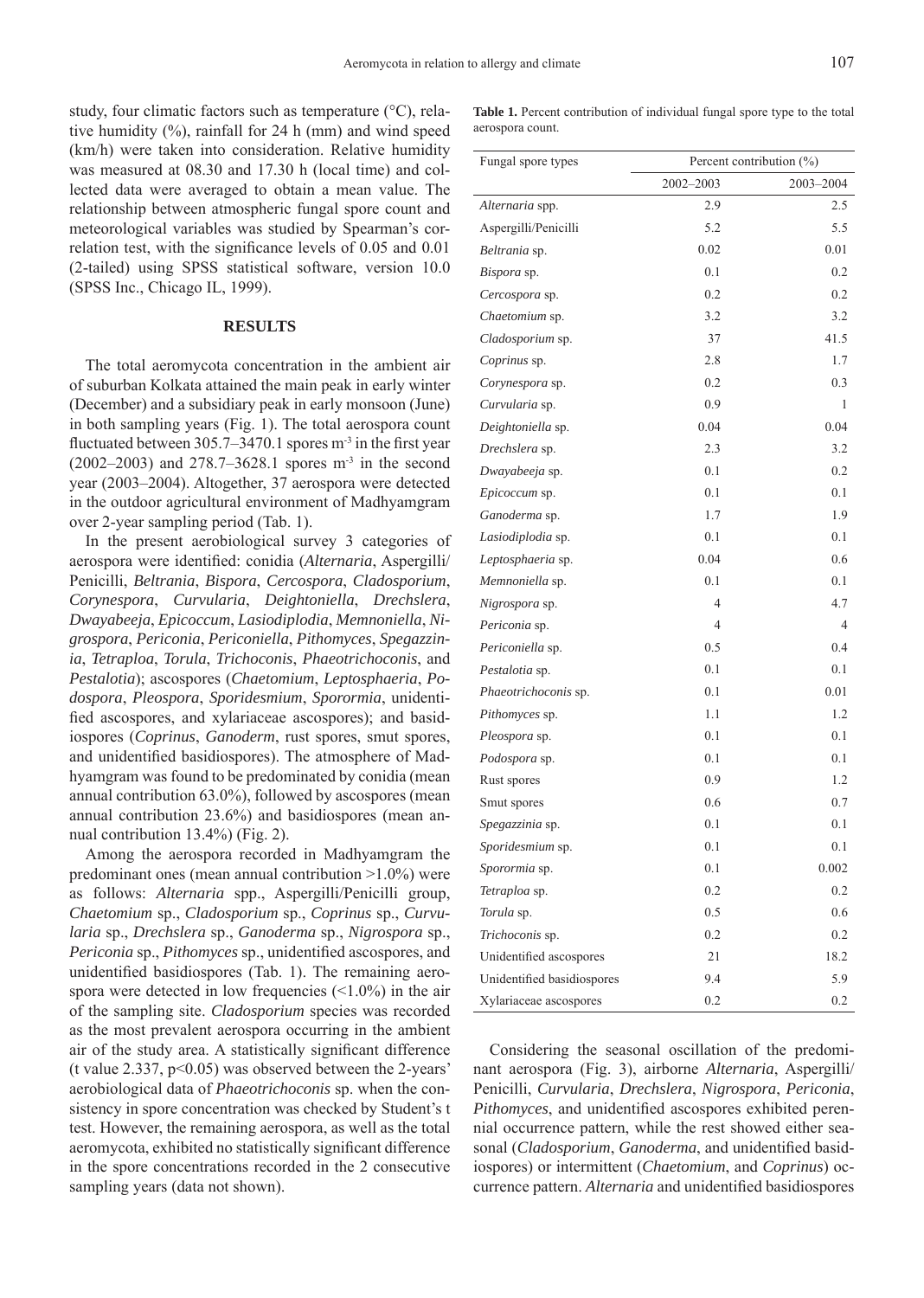

**Figure 1.** Seasonal variation of the total aerospora in two consecutive sampling years.

peaked in early monsoon (June); *Curvularia*, *Drechslera*, and unidentified ascospores in mid-monsoon (July–Aug); *Ganoderma* in late monsoon (Sep); and Aspegilli/Penicilli in post-monsoon season (Oct–Nov). Although *Chaetomium*, and *Coprinus* sporadically fluctuated all year round, they

**Table 2.** Results of Skin Prick Tests performed with the antigenic extracts of 15 cultivable aeromycota.

| Fungal antigenic extracts       | Total<br>number of<br>subjects<br>tested | Percentage<br>$(\%) (+)$ ve<br>response<br>(Total) | Percent-<br>age $(\% )$<br>response<br>$(2+\text{/above})$ |
|---------------------------------|------------------------------------------|----------------------------------------------------|------------------------------------------------------------|
| 1. Alternaria spp.:             |                                          |                                                    |                                                            |
| Alternaria alternata            | 72                                       | 22.2                                               | 8.3                                                        |
| Alternaria tenuissima           | 37                                       | 10.8                                               | $\theta$                                                   |
| 2. Aspergilli/Penicilli group:  |                                          |                                                    |                                                            |
| Aspergillus flavus              | 127                                      | 29.6                                               | 1.3                                                        |
| Aspergillus fumigatus           | 119                                      | 46.3                                               | 8.4                                                        |
| Aspergillus japonicus           | 42                                       | 54.8                                               | 4.8                                                        |
| Aspergillus nidulans            | 108                                      | 20.3                                               | 3.1                                                        |
| Aspergillus niger               | 45                                       | 44.4                                               | 2.2                                                        |
| Aspergillus sydowii             | 96                                       | 23.5                                               | 0.5                                                        |
| Aspergillus ustus               | 79                                       | 25.1                                               | 1.5                                                        |
| Penicillium citrinum            | 51                                       | 37.3                                               | 7.8                                                        |
| 3. Cladosporium sp.             |                                          |                                                    |                                                            |
| Cladosporium<br>cladosporioides | 97                                       | 29.9                                               | 2.1                                                        |
| 4. Curvularia spp.              |                                          |                                                    |                                                            |
| Curvularia pallescens           | 35                                       | 17.1                                               | $\mathbf{0}$                                               |
| Curvularia lunata               | 85                                       | 26.2                                               | 4.3                                                        |
| 5. Drechslera hawaiiensis       | 69                                       | 30.4                                               | 5.6                                                        |
| 6. Nigrospora sphaerica         | 74                                       | 24.1                                               | 4.9                                                        |



**Figure 2.** Fractions of conidia, ascospores and basidiospores in the total aerospora count in the study area.

attained a somewhat elevated concentration level during monsoon. Seasonally, the spore levels of *Cladosporium*, *Periconia*, and *Pithomyces* peaked towards the early winter season (Dec), whilst *Nigrospora* peaked in late summer.

Altogether, 15 fungal species belonging to some predominant aerospora, namely, *Alternaria*, Aspergilli/Penicilli group, *Cladosporium*, *Curvularia*, *Drechslera*, *Ni*grospora, were identified from field samples collected by Andersen sampler, and tested for skin sensitizing potential on the subjects with positive clinical history of asthma and/or allergic rhinitis (Tab. 2). The highest skin sensitization was induced by *Aspergillus japonicus* (54.8%). The remainder except for *Alternaria tenuissima* and *Curvularia pallescens,* evoked remarkable skin reactivity (>20.0%) in the symptomatic subjects.

The relationships between the 13 predominant aerospora and climatic factors were explored in the present study. Daily minimum temperature seemed to be the most important factor regulating the seasonal fluctuation of a number of aerospora, namely, *Chaetomium*, *Coprinus*, *Curvularia*, *Ganoderma*, unidentified ascospores, and unidentified basidiospores (Tab. 3). Next to daily minimum temperature, rainfall represented another important weather factor as evidenced by its statistically significant positive association with *Chaetomium*, *Curvularia*, *Ganoderma*, unidentified ascospores, and unidentified basidiospores. Daily maximum temperature (another temperature variable) affected the aerospora concentration to a lesser extent by correlating with only three aerospora, namely, *Alternaria*, *Nigrospora*, and unidentified basidiospores, whereas daily mean temperature seemed to have significant influence on the concentration of unidentified ascospores, and unidentified basidiospores occurring in the air the study area. Increase in daily relative humidity corresponded with increase in the airborne *Ganoderma* spore concentration, but with decrease in the concentration of *Cladosporium* spores in the air. Daily wind velocity had the least regulation on the aerospora concentration as only one aerospora *Alternaria* correlated significantly with it. Aspergilli/Penicilli, *Drechslera*, *Periconia*, and *Pithomyces* did not correlate with any climatic factors.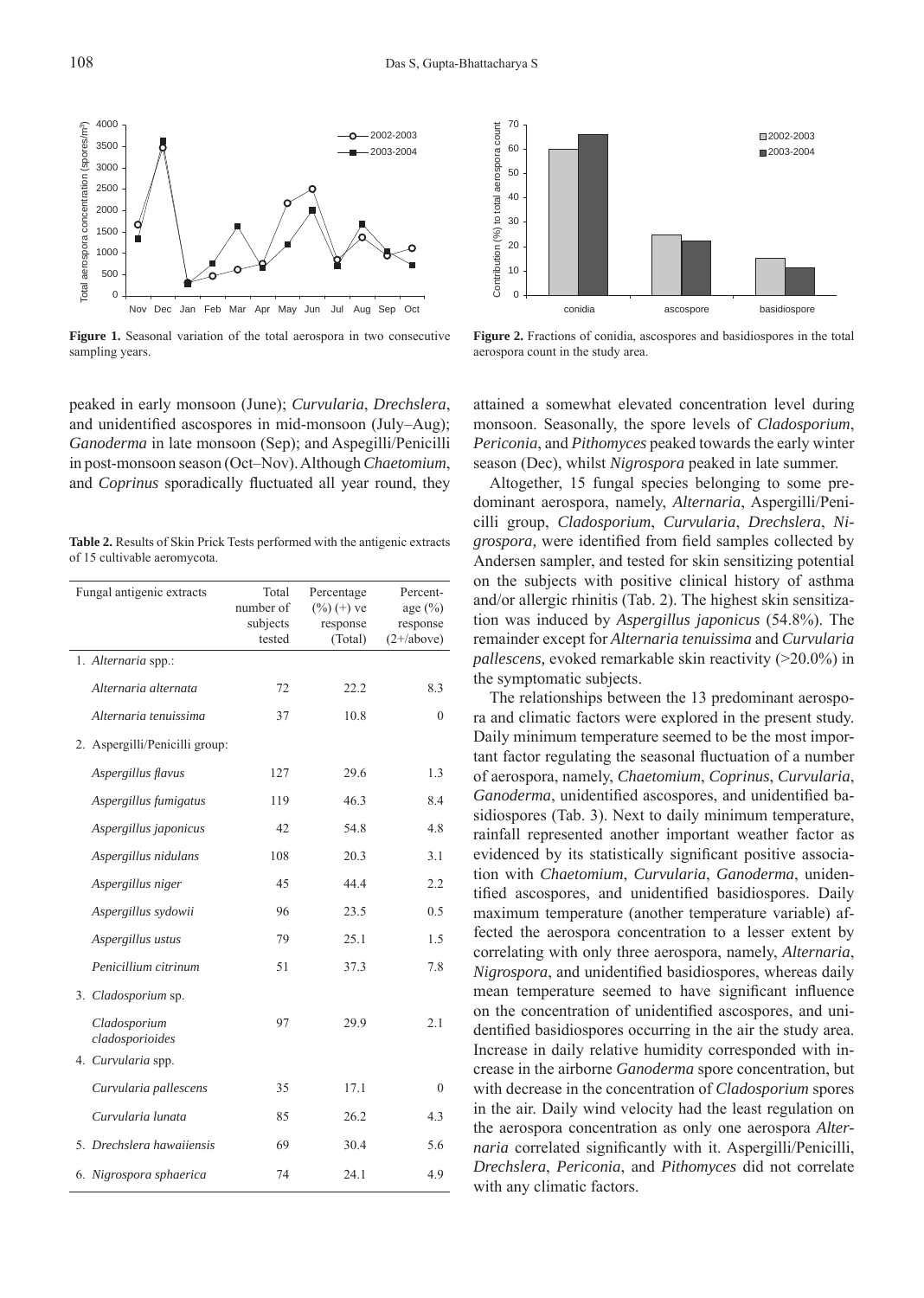

**Figure 3.** Fungal Spore Calendar representing the seasonal periodicity patterns of 13 predominant aerospora in average values for two-year sampling period (2002–2004) in Madhyamgram region of West Bengal. The scale with the concentration levels of fungal spores is presented.

# **DISCUSSION**

The present aerobiological study was the first of its kind to be performed in West Bengal (India), emphasizing the seasonal fluctuation of some clinically significant aerospora under meteorological influence. The composition of aeromycota (37 aerospora representing 33 genera) recorded in the present study was consistent with the earlier reports in India [1, 38] and other countries [2, 26]. The constituents of aeromycota were more or less homogeneous during two sampling years, except for *Phaeotrichoconis* sp. This observation was almost consistent with the observation of Adhikari *et al.* (2004) where the authors found no statistically significant difference between two years' aerospora count [1]. A slightly elevated (not statistically significant) concentration of aeromycota was recorded in the present study compared to the previous studies conducted in a rural agricultural site [1, 10] and in an urban area [11] of West Bengal. The present survey has recorded the perennial occurrence of the total aerospora with the highest concentration achieved in late post monsoon-early winter (Nov-Dec). The relative humidity and temperature in moderate range, very low wind speed and minimal rainfall during early winter (Dec) facilitated the release and dispersion of dry spore mass; these factors contributed significantly towards achieving the main aeromycota peak during this month. The aerospora count became very low in the late monsoon period as prolonged rain washes the spores from the air. Similar seasonal fluctuation pattern of aeromycota was documented in a rural agricultural area of India [1] and also in an urban area of Athens [4]. The present aerobiological monitoring has recorded *Cladosporium* sp. (a dry aerospora) as the key contributor towards attaining the main peak in December, whereas ascospores and basidiospores (wet or humid aerospora) contributed considerably to the achievement of the subsidiary peak in June.

The predominance of conidia or "dry spores", produced by 24 out of 33 airborne fungal genera, recorded at the present sampling site was consistent with previous reports [1, 9, 36]. *Cladosporium*, the most prevalent aerospora, being a saprophyte thrives on decaying organic materials. In the agricultural fields, an abundance of decomposing leaves and plant debris was noticed, which in turn provided the ideal growth substrata for *Cladosporium*. This phenomenon, perhaps could explain the dominance of *Cladosporium* over other fungal genera found in outdoor environments worldwide [6, 19, 24, 26]. Apart from *Cladosporium*, basidiospores, and ascospores contributed significant proportions to the total aeromycota load, which was consistent with the findings of a previous study conducted in a similar environment [1]. The seasonal variation of various aerospora observed in the present study were in agreement with earlier survey reports from a similar outdoor environment [10, 38], except for *Coprinus*, and *Pithomyces* which exhibited deviation from the earlier reports. This might pertain to the variation in local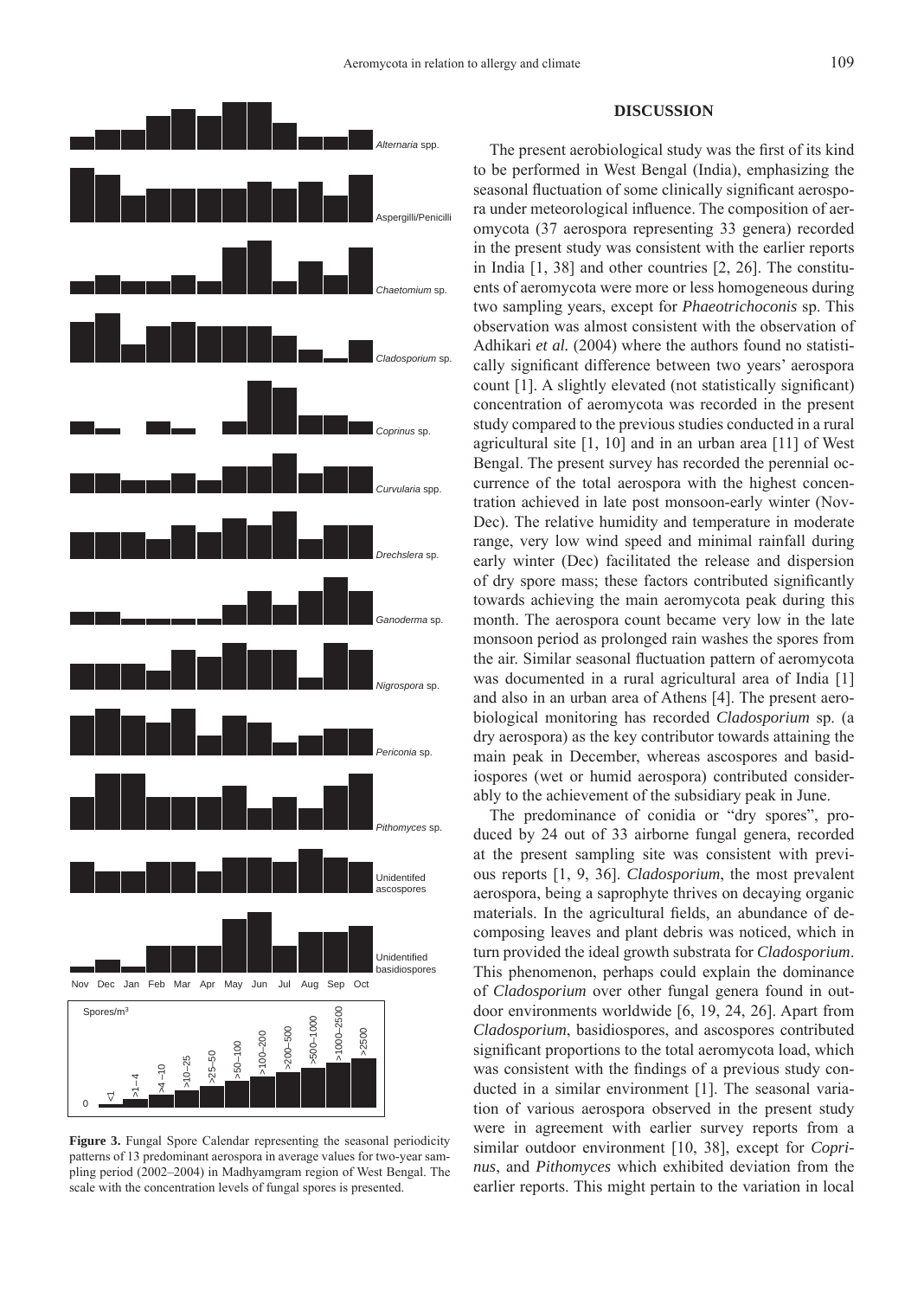Table 3. Spearman's rank coefficients of 13 predominant aerospora and meteorological factors.

| Aerospora                  | Temperature $(^{\circ}C)$ |           |           | Relative humidity | Rainfall  | Wind speed |
|----------------------------|---------------------------|-----------|-----------|-------------------|-----------|------------|
|                            | Maximum                   | Minimum   | Mean      | $(\%)$            | (mm)      | (km/h)     |
| Alternaria spp.            | $0.594*$                  | 0.196     | 0.406     | $-0.573$          | $-0.028$  | $0.650*$   |
| Aspergilli/Penicilli       | $\boldsymbol{0}$          | 0.126     | 0.056     | 0.077             | 0.378     | $-0.245$   |
| Chaetomium sp.             | 0.483                     | $0.594*$  | 0.559     | 0.231             | $0.653*$  | 0.308      |
| Cladosporium sp.           | 0.112                     | $-0.28$   | $-0.077$  | $-0.643*$         | 0.382     | $-0.049$   |
| Coprinus sp.               | 0.267                     | $0.611*$  | 0.393     | 0.498             | 0.564     | 0.26       |
| Curvularia spp.            | 0.375                     | $0.641*$  | 0.466     | 0.48              | $0.802**$ | 0.263      |
| Drechslera sp.             | 0.497                     | 0.434     | 0.469     | 0.189             | 0.55      | 0.322      |
| Ganoderma sp.              | 0.175                     | $0.650*$  | 0.42      | $0.783**$         | $0.743**$ | 0.07       |
| Nigrospora sp.             | $0.594*$                  | 0.448     | 0.517     | 0.119             | 0.487     | 0.399      |
| Periconia sp.              | $-0.336$                  | $-0.524$  | $-0.566$  | $-0.483$          | $-0.508$  | $-0.503$   |
| Pithomyces sp.             | $-0.413$                  | $-0.483$  | $-0.559$  | $-0.189$          | $-0.333$  | $-0.49$    |
| Unidentifed ascospores     | 0.343                     | $0.741**$ | $0.580*$  | 0.413             | $0.628*$  | 0.343      |
| Unidentified basidiospores | $0.601*$                  | $0.804**$ | $0.776**$ | 0.399             | $0.761**$ | 0.545      |

\* Correlation is significant at 0.05 level (2-tailed); \*\* Correlation is significant at 0.01 level (2-tailed).

environmental variables, edaphic factors, availability of fungal growth substratum, as well as in the vegetations surrounding the trapping site.

Nasal and ocular symptoms have been reported to develop following exposure to  $20-500 \times 10^3$  fungal spores  $m<sup>3</sup>$ , whereas higher aerospora concentration (>500–17,000  $\times$  10<sup>3</sup> fungal spores m<sup>-3</sup>) induces development of cough in the sensitized agricultural workers [15]. The total aeromycota concentration in the present study was estimated as  $15-16 \times 10^3$  fungal spores m<sup>-3</sup>, which was lower than the threshold limit value for clinical significance (as mentioned above), implying that there was no exposure related health risk prevailing in the agricultural farm. But considering the relevant threshold values set for individual aerospora such as *Cladosporium* and *Alternaria* these were  $3,000$  spores m<sup>-3</sup> air and 100 spores m<sup>-3</sup> air, respectively [3]. In the present survey during December of both sampling years *Cladosporium* spores were recorded beyond the threshold limit, which may induce allergic reactions in sensitized individuals. *Alternaria* spores exceeded their borderline value for clinical significance during May 2003 and June of both years (2002–2004), suggesting the risk of allergic sensitization for the individuals sensitive to *Alternaria* spores. Furthermore, the combined concentration of airborne *Cladosporium* and Aspergilli/Penicilli spores ( $\leq$ 5 µm in size) was found to be higher than 106 spores m<sup>-3</sup> throughout the year, except for January, August and September. Exposure to fungal spores (mostly 1–5 μm in size) beyond the level of 106 spores m-3 might incite acute symptoms of extrinsic allergic alveolitis (also called Farmer's

lung disease) among the agricultural workers, as suggested by Edwards [16], and Lacey & Crook [28].

In the present study, *Alternaria* (2 species), Aspergilli/ Penicilli (8 species), *Cladosporium* (1 species), *Curvularia* (2 species), *Drechslera* (1 species), and *Nigrospora* (1 species) were found to evoke remarkable skin reaction on the subjects tested. The percentage of skin reaction induced by the fungal antigenic extracts in the present survey was comparable to the results obtained in previous studies conducted in West Bengal [1, 9]. The climate of West Bengal, a tropical humid region, might be congenial for profuse fungal growth and spore production, thereby resulting in an increase in the aerospora burden in the ambient air. Thus, exposure to such an elevated concentration level of aerospora might be the reason behind the occurrence of higher fungal sensitization in people residing in West Bengal. The fungal species causing positive response in the present *in vivo* test (i.e. skin prick test) have been previously described as important inhalant allergens [8, 27, 30]. Moreover, Green *et al.* (2005) has demonstrated allergic serum-IgE binding to the immobilized expressed antigens of a number of aerospora including *Alternaria*, Aspergilli/ Penicilli, *Cladosporium*, and *Curvularia* [20]. The 6 aerospora, tested for allergenic potential in the present study, accounted for a significant fraction  $(52.3-58.4%)$  of the total aeromycota count, indicating the presence of potential biohazards in the agricultural work place in India as far as the health of the workers is concerned.

An increase in the concentration of airborne *Chaetomium*, and unidentified ascospores (also called "wet" or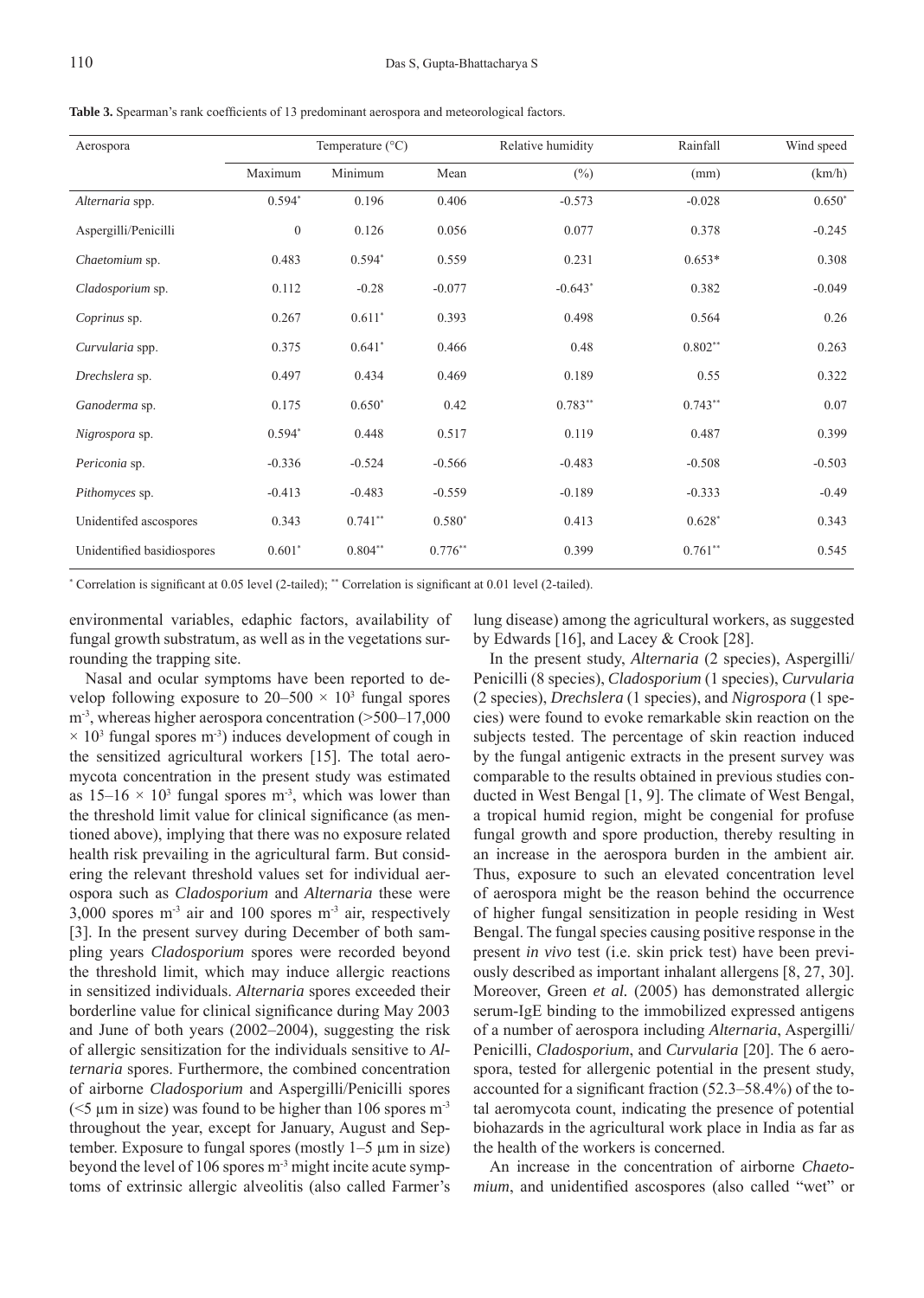"damp" spores) was recorded in response to the increasing rainfall. This finding of the present survey was in agreement with observation made by Davies [13]. *Ganoderma*, and unidentified basidiospores, the other wet spores recorded in the present monitoring, correlated positively with rainfall. These phenomena can be well explained by the importance of water in fungal spore discharge and dispersion. In addition to rainfall, the airborne concentration of *Ganoderma* was also significantly associated with the moisture content of the ambient air, i.e. relative humidity. This observation was consistent with previous reports [4, 23]. On the contrary, the distribution of airborne *Cladosporium* spore, being a dry aerospora, was negatively associated with rainfall. Daily temperature also represents another important weather factor. Mean daily minimum temperature in tropical countries like India are in the range of optimum growth temperature for fungi, and perhaps this physiological phenomenon causes an increase in aerospora (*Chaeto* $mium$ , *Coprinus*, *Curvularia*, *Ganoderma*, unidentified ascospores and unidentified basidiospores) concentration in connection with the rising daily minimum temperature, as documented in the present study. Wind is an important factor for the dispersion of aerospora. High wind speed might facilitate the release and/or dispersal of multicellular large-sized spores such as *Alternaria* [29], thus resulting in a positive association between wind speed and *Alternaria* spores observed in the present study. This observation was consistent with the findings of earlier workers [29, 33]. Thus, *Alternaria* and *Cladosporium*, two aerospora with distinct allergic significance  $[8, 27, 30]$ , were found to be correlated with several climatic factors, thereby implying that a slight change in the meteorological conditions in this region might have a health hazardous effect on sensitized individuals. This view has been supported by a previous study [21] where a mere change in ambient air temperature was found to provoke asthma symptoms in some patients.

A fungal spore calendar worked out on the basis of seasonal periodicity patterns of aeromycota can provide information about the concentration of aerospora in an individual region, as well as aiming at elaborating the forecasts for the occurrence of airborne fungal taxa in different geographic conditions. Furthermore, this calendar can be helpful in the clinical prevention of seasonal allergic diseases and plant diseases induced by fungal pathogens.

#### **CONCLUSIONS**

A rich and diverse aeromycota was recorded in an agricultural farm located in suburban Kolkata. The total aerospora comprising of conidia (63%), ascospores (23.6%), and basidiospores (13.4%) varied seasonally with the peak achieved in early winter (December). *Cladosporium*, ascospores (unidentified), basidiospores (unidentified), Aspergilli/Penicilli, *Nigrospora*, and *Periconia* were the major constituents of the total aerospora. Among them, *Cladosporium* was the most abundant. The cumulative concentration

of 6 predominant aerospora having considerable skin sensitizing potential accounted for >50% of the total aeromycota count. Daily minimum temperature and rainfall were found to be the most important climatic factors to regulate the seasonal distribution of aerospora in the study area.

The airborne concentration of *Alternaria* and *Cladosporium* spores exceeded their respective threshold limit values (potential to trigger allergic reactions) during late summerearly monsoon (May–June), and early winter (December), respectively. Accordingly, risk of allergic sensitization prevailed in that time of year for individuals allergic to these two spore types. The fungal spore calendar constructed in the present study would be useful in designing preventive measures against exposure-related respiratory allergic disorders. It is recommended that any allergen forecast, prevention and/or avoidance guidelines(s) for a region should also take meteorological information into consideration.

## **Acknowledgements**

The authors thankfully acknowledge the co-operation received from the scientist-in-charge and staff of the agricultural farm concerned through out the study period. Thanks are due to the physicians of the Allergy Section, Institute of Child Health, Kolkata, for examining the subjects of the present study and performing skin prick tests, and Mr. C. Chakraborty and Mr. A. Bera for their technical assistance during sampling. The study was supported by financial aid from the Council of Scientific and Industrial Research, India (F. No. 9/15 (291)/2003-EMR-I). The authors also express their indebtedness to The Indian Meteorological Centre for supplying the meteorological data used in present study.

## **REFERENCES**

1. Adhikari A, Sen MM, Gupta-Bhattacharya S, Chanda S: Airborne viable, non-viable, and allergenic fungi in a rural agricultural area on India: a 2-year study at five outdoor sampling stations. *Sci Total Environ* 2004, **326**, 123–141.

Al-Suwaine AS, Bahkali AH, Hasnain SM: Seasonal incidence of 2. airborne fungal allergens in Riyadh, Saudi Arabia. *Mycopathologia* 1999, **145(1)**, 15–22.

3. Bagni B, Davies RR, Mallea M, Nolard N, Spieksma FT, Stix E: Sporenkonzentrationen in Städten der Europäischen Gemeinschaft (EG). II *Cladosporium* and *Alternaria* Sporen. *Acta Allergol* 1977, **32**, 118–138.

4. Bartzokas CA: Relationship between the meteorological conditions and the airborne fungal flora of the Athens Metropolitan area. *Mycopathologia* 1975, **57**, 35–38.

5. Bhattacharya K, Raha S, Majumdar MR: Measuring indoor fungal contaminants in rural West Bengal, India, with reference to allergy symptoms. *Indoor and Built Environment* 2001, **10**, 40–47.

6. Bouziane H, Latge JP, Fitting C, Mecheri S, Lelong M, David B: Comparison of the allergenic potency of spores and mycelium of *Cladosporium*. *Allergol Immunopathol* (Madr). 2005, **33(3)**, 125–130.

British Aerobiology Federation: *Airborne pollen and spores: a guide*  7. to trapping and counting. Kimberley Clark Ltd, Larkfield 1995.

Burge HA, Rogers CA: Outdoor allergens. *Environ Health Perspect* 8. 2000, **108 (Suppl 14)**, 653–659.

Chakraborty P, Gupta-Bhattacharya S, Chowdhury I, Majumdar 9.MR, Chanda S: Differences in concentrations of allergenic pollens and spores at different heights on an agricultural farm in West Bengal, India. *Ann Agric Environ Med* 2001, **8**, 123–130.